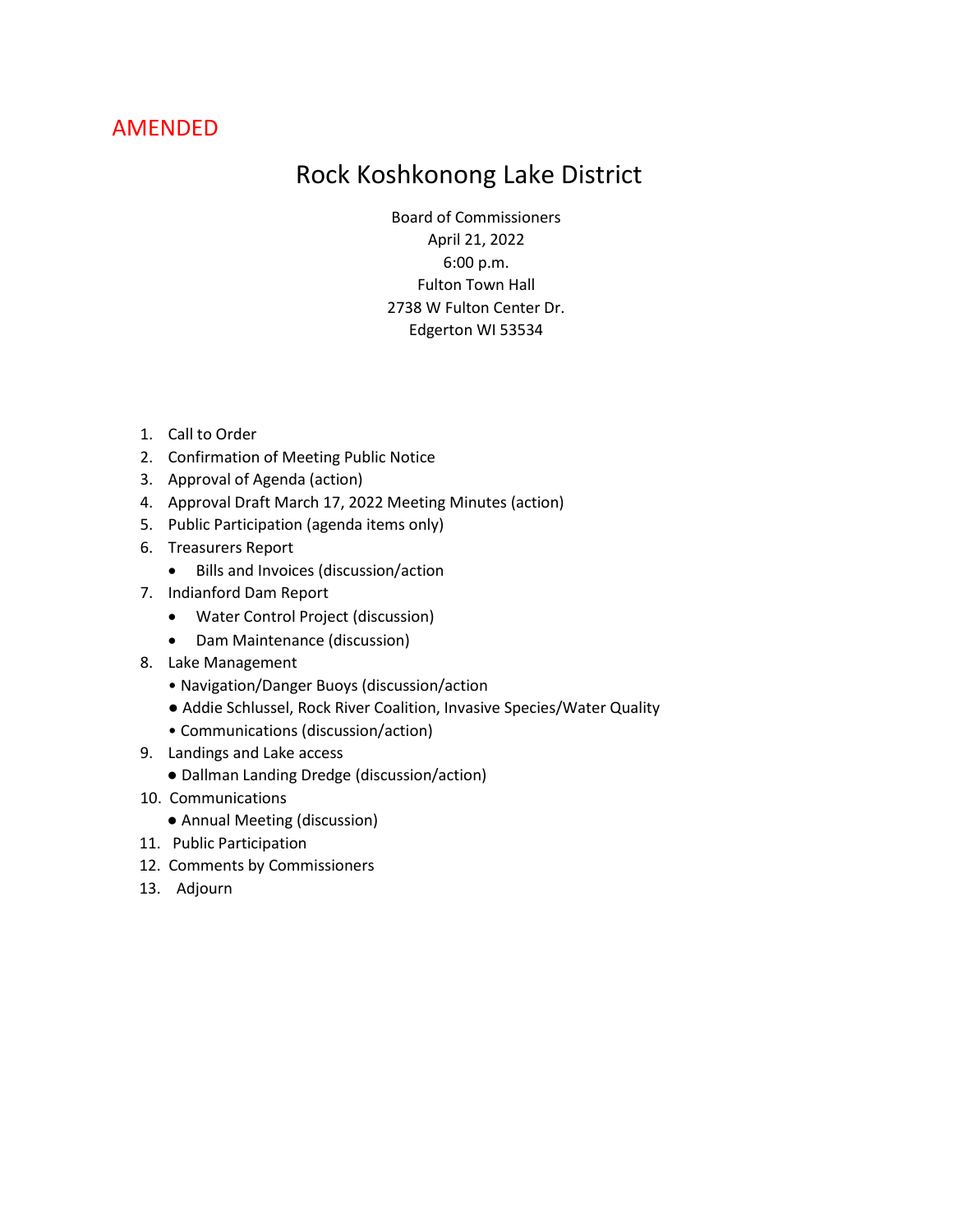#### **DRAFT MARCH 17, 2022 BOARD OF COMMISSIONERS MEETING MINUTES ROCK KOSHKONONG LAKE DISTRICT**

Chair Alan Sweeney called the meeting to order at 6:00 p.m. Board of Commissioner members present were Kerry Hull, Bill Burlingame, Susan Shearer, Michael Shumaker, and Michael Hart.

Chair Sweeney confirmed the meeting agendas were posted.

**APPROVE AGENDA:** A Shearer/Shumaker motion to approve the March 17, 2022 agenda passed, all voted in favor.

**APPROVE MINUTES:** A Hull/Shearer motion to approve the draft February 16, 2022 meeting minutes as presented passed, all voted in favor.

**PUBLIC PARTICIPATION:** There was no public participation.

#### **TREASURER'S REPORT**

Chair Sweeney presented the Treasurer's Report and the bills list.

A Shearer/Hull motion to approve the bills list in the amount of \$712,383.75 passed, all voted in favor.

A Shearer/Hull motion to approve the Treasurers Report as presented with the amendment of retaining \$51,687.00 from IEI for a total amount of \$712,383.75.

#### **INDIANFORD DAM REPORT**

Chairperson Sweeney stated the plan dimensions and the field measurement of the height of the existing curved window has a 2.7' difference resulting in an accessibility issue. The proposed solution is the working platform will need to be lowered by this dimension by installing a pedestal extension that would extend below the lowered lateral support.

IEI has submitted a plan to the DNR for installing stop logs in the jams for the gates during the first phase of construction. Work is expected to commence on the water control project beginning the week of March 28. An insurance renewal for the project expires at the end of April and IEI will be renewing through the end of the year.

Addie Schlussel from Rock River Coalition will be presenting at the April meeting to discuss invasive species and water quality.

#### **LAKE MANAGEMENT**

Shearer provided an update on the buoy grant application and is continuing to gather information to apply for permit approval through the Wisconsin Department of Natural Resources. Once the permits are approved, the Rock Koshkonong Lake District will be eligible to apply for grant reimbursement.

#### **COMMUNICATIONS**

The Board discussed possible dates and location of the annual meeting along with improved notice options.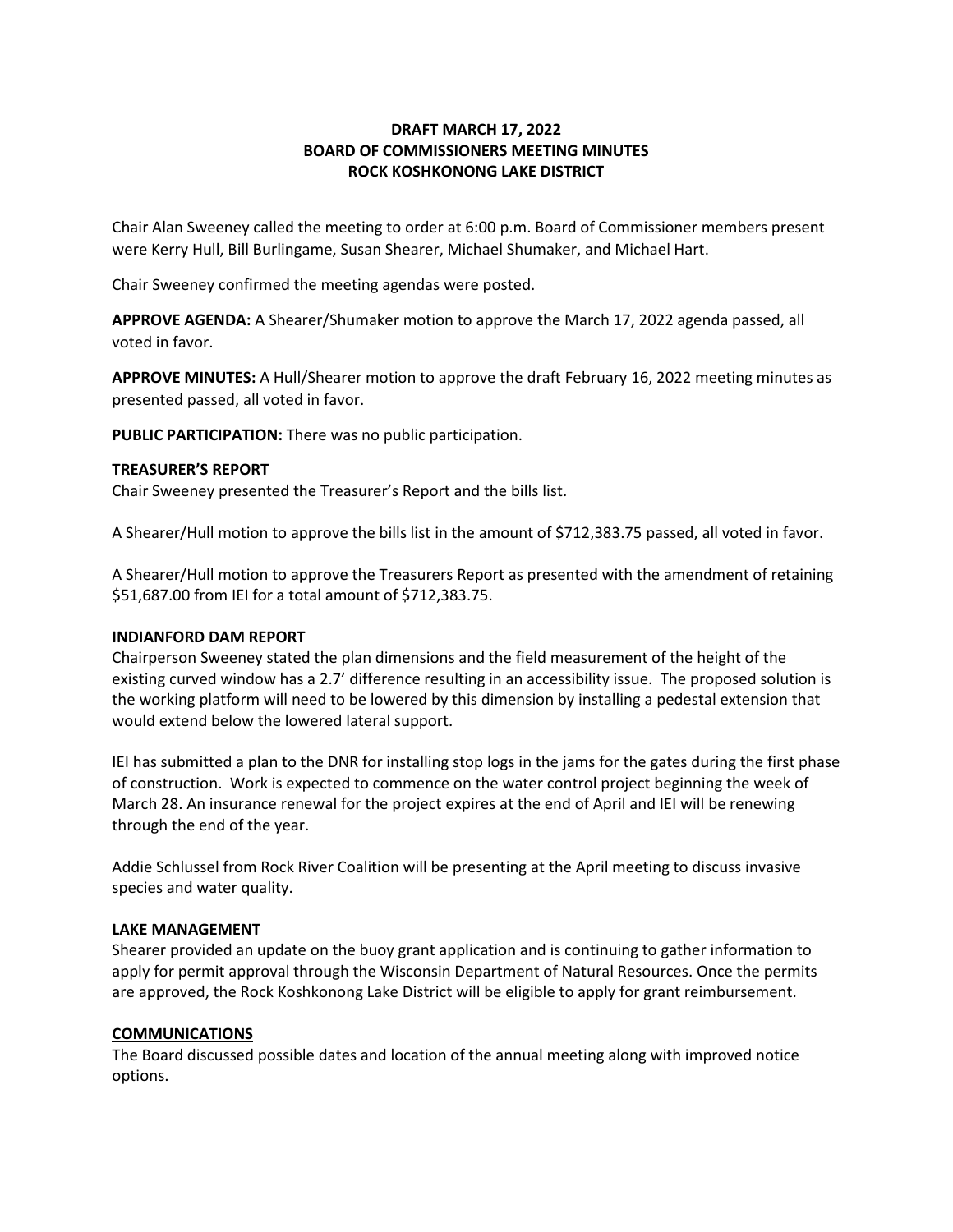A Shumaker/Hull motion to schedule the 2022 Rock Koshkonong Lake District Annual Meeting on August 27, 2022 at Racetrack Park in the City of Edgerton passed, all voted in favor.

Recording Officer Salvo provided strategies that may be used during the water control project to increase communication to the public. Chair Sweeney recommended a 30-day update of the project to be placed as a main feature on the website.

#### **LANDING AND LAKE ACCESS**

Shumaker provided an update of the dredging project at the Dallman Landing and the permits that will need to be approved. Shumaker stated grants may be available for the project.

#### **PUBLIC PARTICIPATION**

Justin Schultz invited the Board and public to attend the next Lake Koshkonong Wetland Association scheduled for April 12 at 6:00 p.m. at the Town of Milton. The Association funded a water study completed by Jeff Kraemer, Principal Scientist, Heartland Ecological Group, who will be presenting at this meeting.

#### **NEXT MEETING DATE**

The next meeting is set for Thursday April 21 at 6:00 p.m. at Fulton Town Hall.

Being no other business before the Board, a Sweeney/Burlingame motion to adjourn passed at 6:41 p.m., all voted in favor.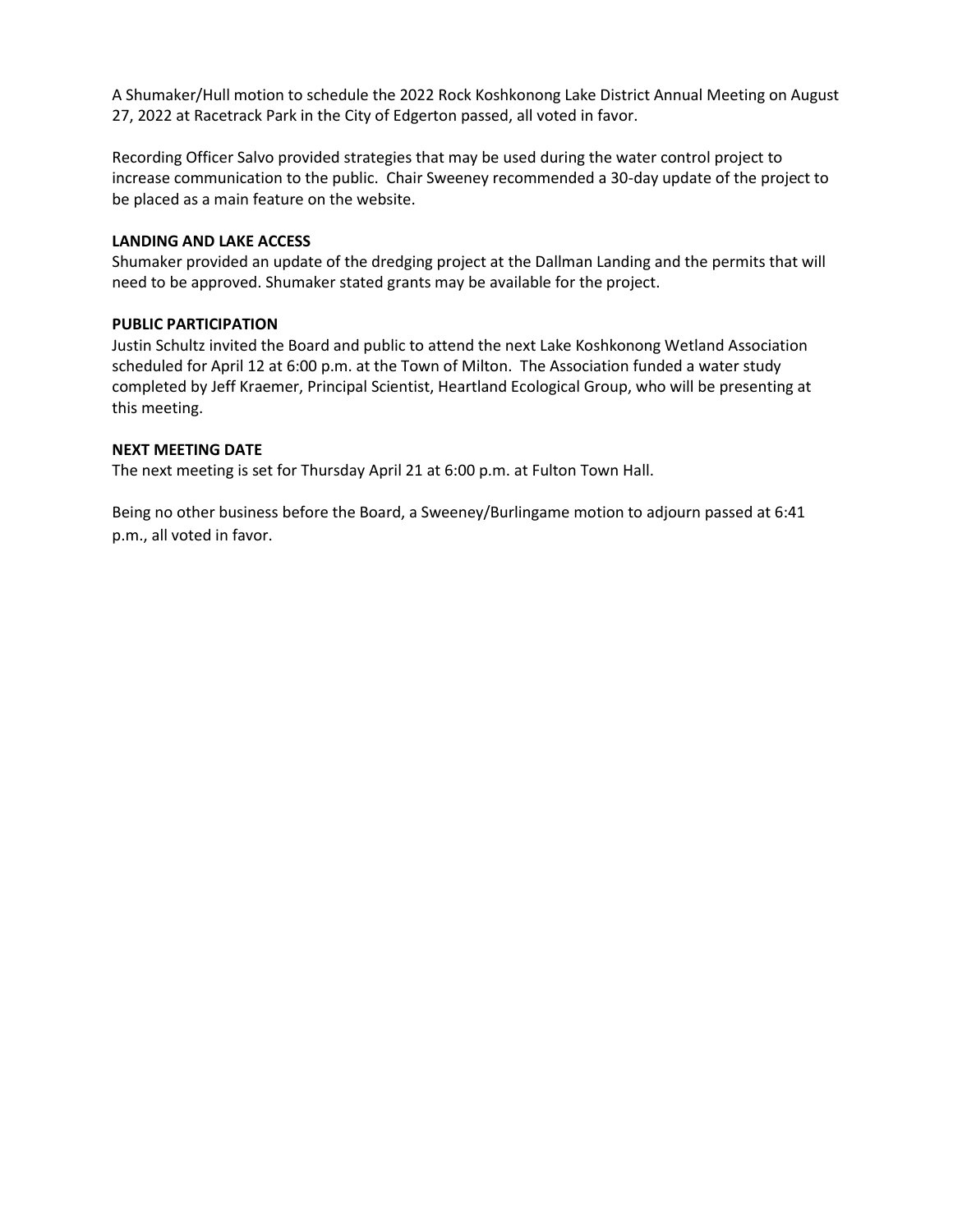### **Rock Koshkonong Lake District April 21, 2022 Financial Report**

| <b>Dam Fund Beginning Balance</b>                                              | \$            | 41,709.22    |
|--------------------------------------------------------------------------------|---------------|--------------|
| Transfer from General Fund (2022 Planned Savings)                              | <u>ځ</u>      | 30,000.00    |
| 4-22-22 Balance                                                                | \$            | 71,709.22    |
| <b>Lake Improvement MM</b>                                                     | \$            | 107,296.52   |
| <b>Water Control Project Checking</b>                                          |               |              |
| 10-5-2021 Transfer from Lake Fund                                              | \$            | 700,000.00   |
| 10-26-2021 Transfer from General Fund (balance of 2021 budget- loan payment)   | \$            | 114,544.63   |
| 10-26-2021 Meade and Hunt #1802663                                             | \$            | (6,521.44)   |
| 11-23-2021 Meade and Hunt #1813312                                             | \$            | (7,045.79)   |
| 11-23-2021 Meade and Hunt #1813312                                             | \$            | (6,767.50)   |
| 11-26-2021 IEI Pay Request #1 (10% retainage owed at completion)               | \$            | (38, 894.40) |
| 1-5-2021 Meade and Hunt November 2021                                          | \$            | (10, 977.00) |
| 1-5-2021 Transfer from General Fund (2019 & 2020 unspent. Approved 12-15-2021) | \$            | 82,368.00    |
| 1-21-2022 Meade and Hunt invoice #326602                                       | \$            | (5,739.75)   |
| 3-14-2022 Meade and Hunt invoice #327697                                       | \$            | (2,061.75)   |
| 3-25-22 Meade and Hunt Invoice #328937                                         | \$            | (3, 147.25)  |
| 3-25-22 IEI Pay Request #2 (10% retainage owed at completion)                  | $\frac{1}{2}$ | (51,687.00)  |
| 4-21--2022 Water Control Project Checking Balance                              | \$            | 764,070.75   |
| Meade and Hunt Invoice #329983                                                 | \$            | (5,678.00)   |
| 4-22-2022 Balance                                                              | \$            | 758,392.75   |